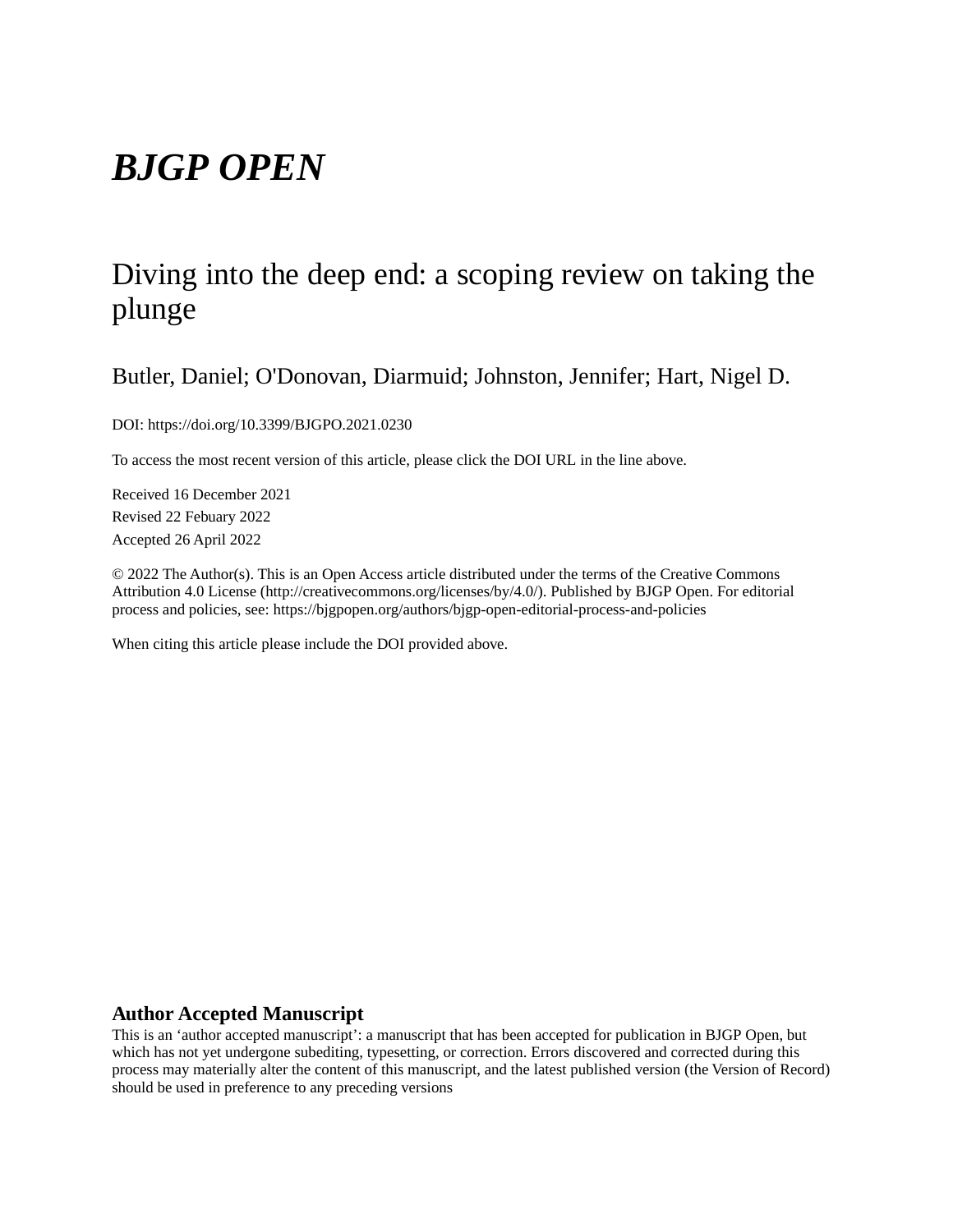## **Diving into the Deep End: a scoping review on taking the**

## **plunge**

## Authors

Dr Daniel Butler

Academic General Practice Trainee GPST3, Queen's University Belfast & Northern Ireland Medical Dental Training Agency, and training in a Deep End Practice.

dbutler07@qub.ac.uk

ORCHID – 0000-0001-8539-4181

Prof Diarmuid O'Donovan

Professor of Global Health at Queen's University Belfast and honorary consultant in public health at the Public Health Agency. He trained as a GP in England.

Dr Jenny Johnston

Academic GP, Clinical Reader within the School of Medicine, Dentistry and Biomedical Sciences, Queen's University Belfast. She is a critical educationalist working clinically in a Deep End Practice.

Prof Nigel Hart

Clinical Professor in General Practice at Queen's University Belfast, and GP in a Deep End practice.

ORCHID - 0000-0002-8168-1746

Accepted Manu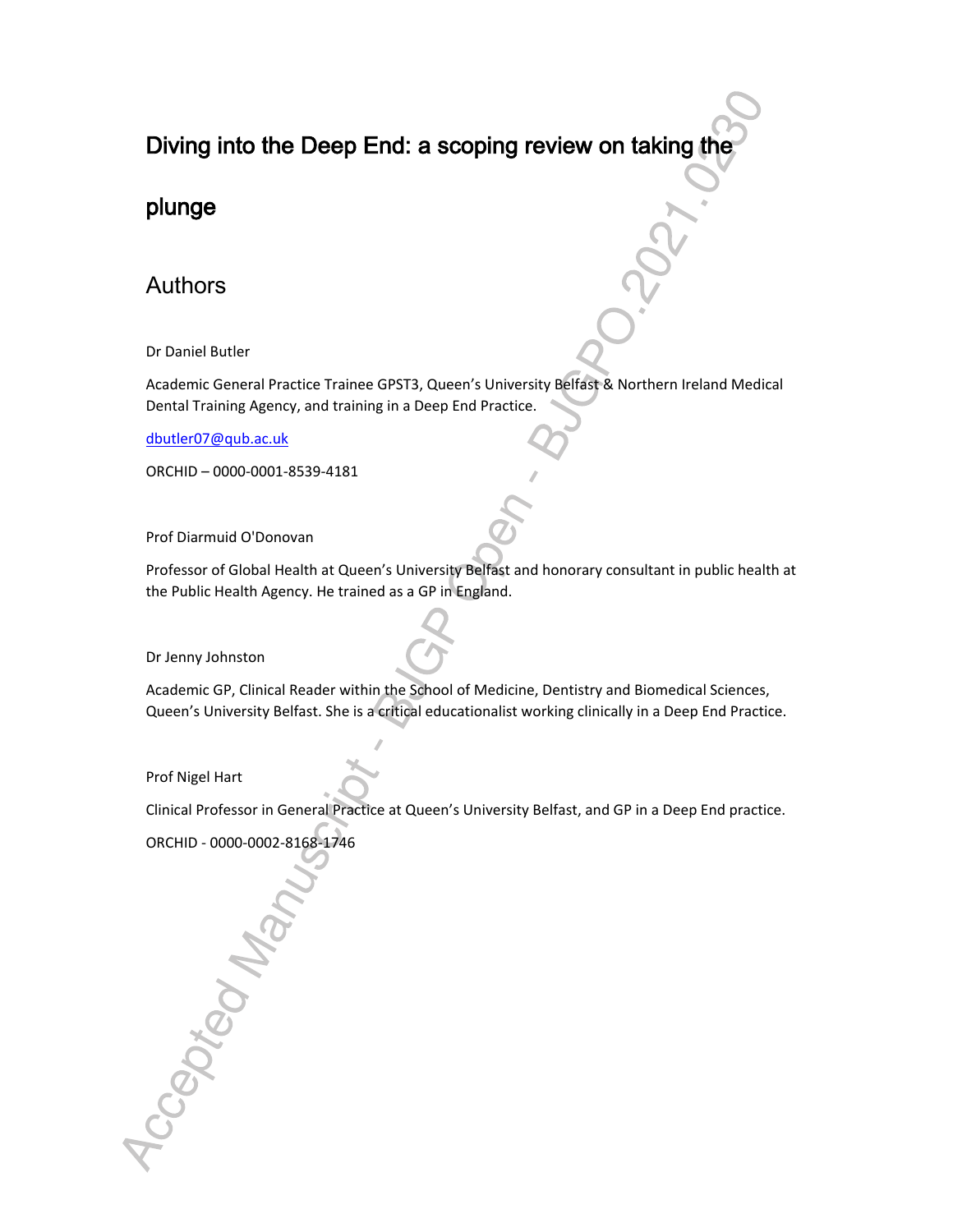## Abstract

#### **Background**

General Practitioners working in deprived areas, where all-cause mortality rates are higher, face unique challenges. Despite 50 years passing since Tudor-Hart's seminal 'Inverse Care Law' paper, the health inequities gap is wide. 'Deep End GP' projects, are frontline General Practice led initiatives, working to close this gap, improving the health and lives of those most in need.

#### Aim

To use scoping methodology to map out the process of creating a 'Deep End' GP group.

#### Design & Setting

A scoping review using Arksey and O'Malley's framework.

#### Method

MEDLINE, EMBASE, Web of Science and CINAHL databases, as well non-peer reviewed publications, were searched and articles extracted, reviewed and analysed according to iterative inclusion criteria.

#### **Results**

From an initial search number of 35 papers, sixteen papers were included in the final analysis. Key steps in starting a Deep End group are: quantifying patients and practices in areas of deprivation; establishing GP led objectives at an initial meeting; regular steering group meetings with close collaboration between academic and frontline General Practice, as well as the wider multidisciplinary team; adopting a local Deep End Logo.

#### **Conclusion**

Deep End GP groups have made advances to reduce health impacts of systemic health inequities. Starting a Deep End group involves a multidisciplinary approach, beginning with the identification of patients and Practices in areas of highest need. The findings and key themes identified in this scoping review will guide interested parties start the journey to do the same in their locality and to join the Deep End movement.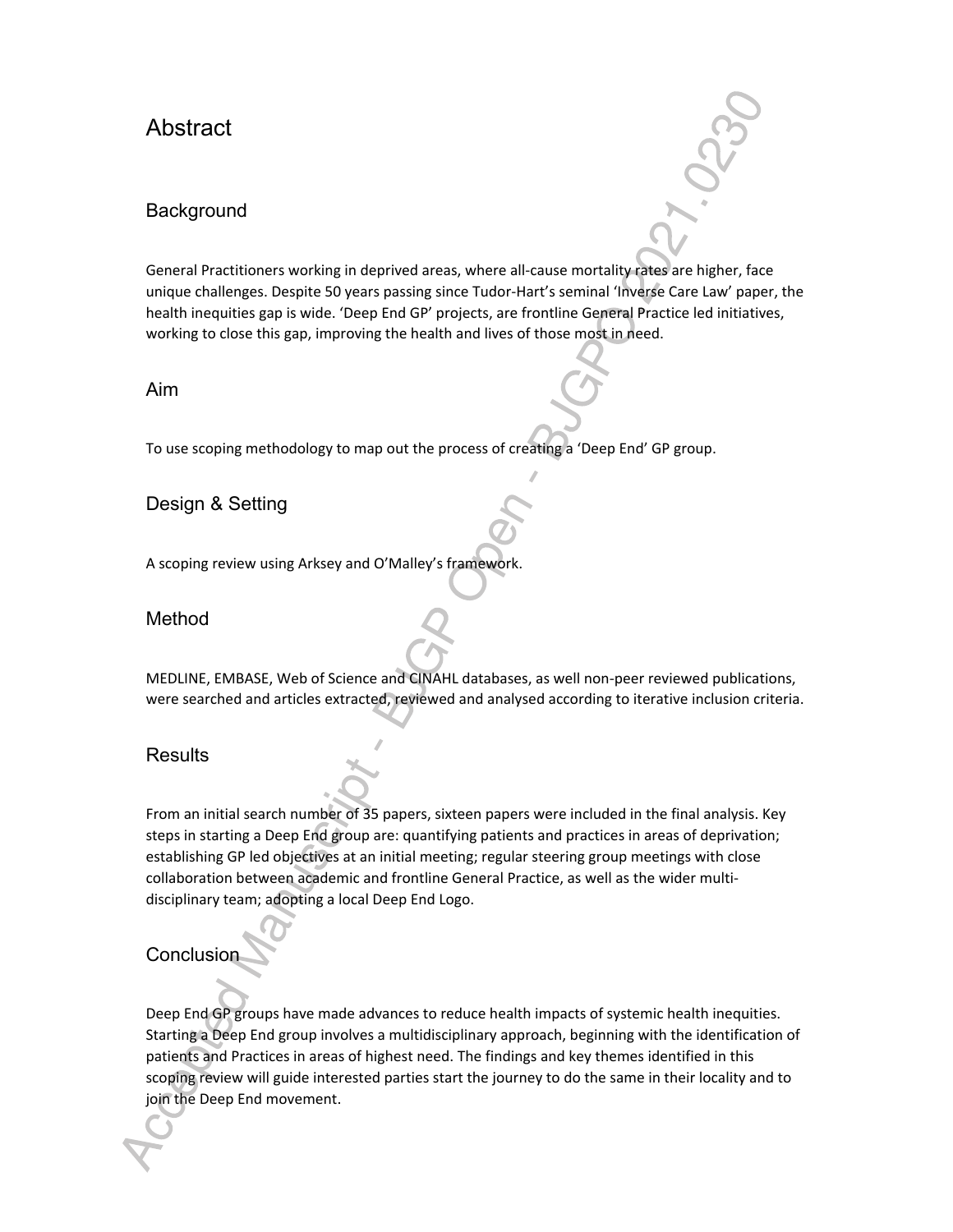Accepted Manuscript - BUCK BORD - BUCKON C-BD.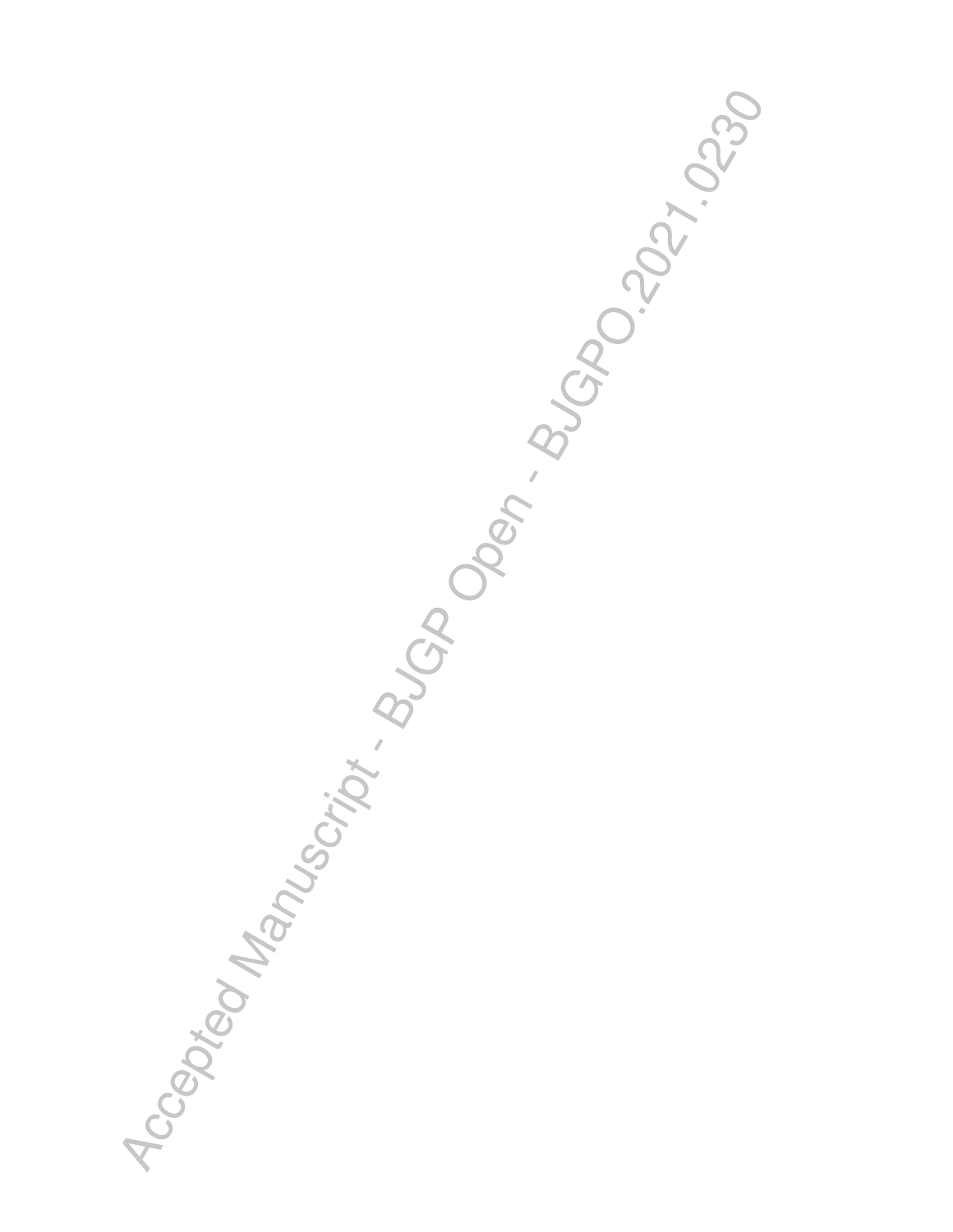## Keywords

- Healthcare disparities
- Health inequities
- Primary health care
- Family practice
- General practice
- Social deprivation

## How this fits in

The 'Deep End' GP network, originating in Scotland in 2009, pools the experience and ideas of GPs in the most deprived areas. This enables advocacy, mitigates burnout and provides practical, grassroots interventions to improve patient care in the highest need areas. This scoping review maps the process of establishing a new Deep End group, based on the success of existing Deep End groups across the world, providing a framework for other colleagues to do the same.

BUSINE ORDINGS

#### **Introduction**

Compared to the most affluent, deprived populations in the UK have increased levels of multimorbidity with disease onset 10-15 years earlier, significantly higher mortality rate(1-3) and an increased association with mental health morbidity(1, 4-6). GPs working in areas of deprivation experience increased demand for GP appointments(1), are under increased stress(7), with more patients registered per GP(1, 5, 6, 8). This is not a new problem, as explained in 1971 by the late Dr Julian Tudor Hart, in his seminal 'Inverse Care Law' paper which posits that those in most need of good healthcare are least likely to be able to access it(9). Despite significant efforts to address health inequities and inequalities within General Practice, progress has been slow.

The Scottish Deep End project was established in 2009. It brought together GPs working within areas of high deprivation(10, 11). Each subsequent project serves the most deprived populations, facilitating advocacy and engagement with the public and patients to influence health policy and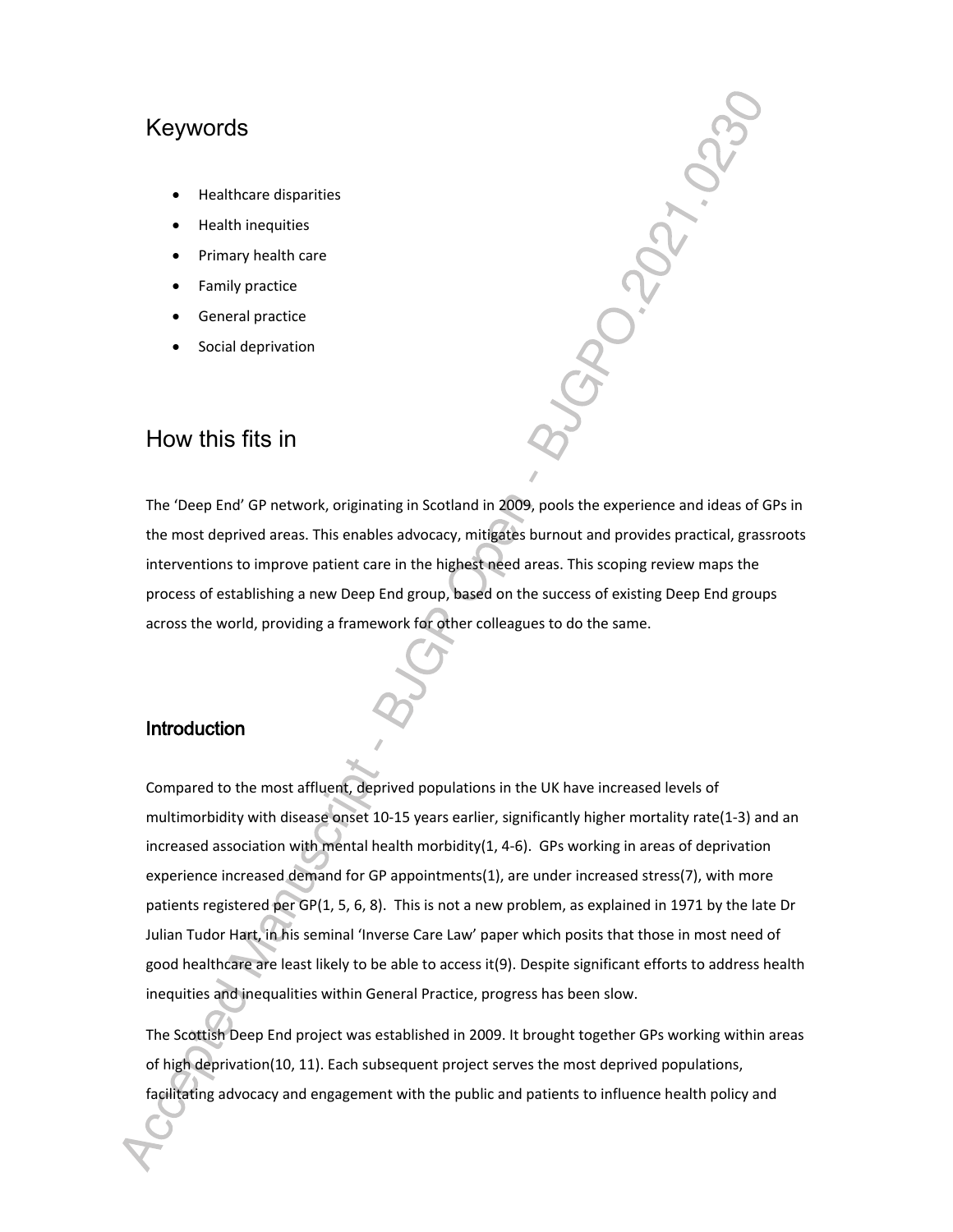practice. There are currently 11 Deep End groups across five countries, with growing interest in the establishment of new groups (12). The positive impacts have been numerous, for example, the recruitment and training of younger GPs through Deep End training schemes(13). As well as the introduction of projects supporting GPs with protected time to integrate and align with social workers and other members of the multi-disciplinary team(11).

The COVID-19 pandemic continues to expose existing health inequities(14), demonstrated by COVID-19 mortality rates, which like all-cause mortality rates are higher in more deprived areas(15). The *Build Back Fairer* report(14) called for multi-sectoral action; the formation and development of Deep End groups is one example of how General Practice can mobilise its collective voice and resources to make a difference in shaping health and social care systems.

The rationale for this scoping review is to map the processes and themes involved in starting a Deep End GP group, based on the successes of existing Deep End groups across the world. Using this process, as an evidence base to launch our own Deep End group, in our (the authors') locality, as well as providing a framework for other colleagues to do the same. A scoping review was chosen over a systematic review, as the appropriate tool of data synthesis in determining the scope and coverage of literature in this area, particularly given that not all papers were empirical(16). Scoping reviews focus on breadth, and are regarded as the favourable methodology to systematically map the available literature and summarise the research findings(17, 18). The process is strengthened by the use of reference scanning and grey literature searches as part of the stepwise methodology(17, 19-22).

#### **Method**

The scoping review followed the processes and steps set by the Arksey and O'Malley(17) and informed by more recent publications around scoping review methodology(19, 20, 22, 23).

#### Research question

*What does the literature tell us about how to establish a Deep End General Practice group?*

#### Inclusion and exclusion criteria

In scoping methodology, inclusion and exclusion criteria, see Table 1, are iteratively developed based on increasing familiarity with the field of study. The main inclusion criteria were publications,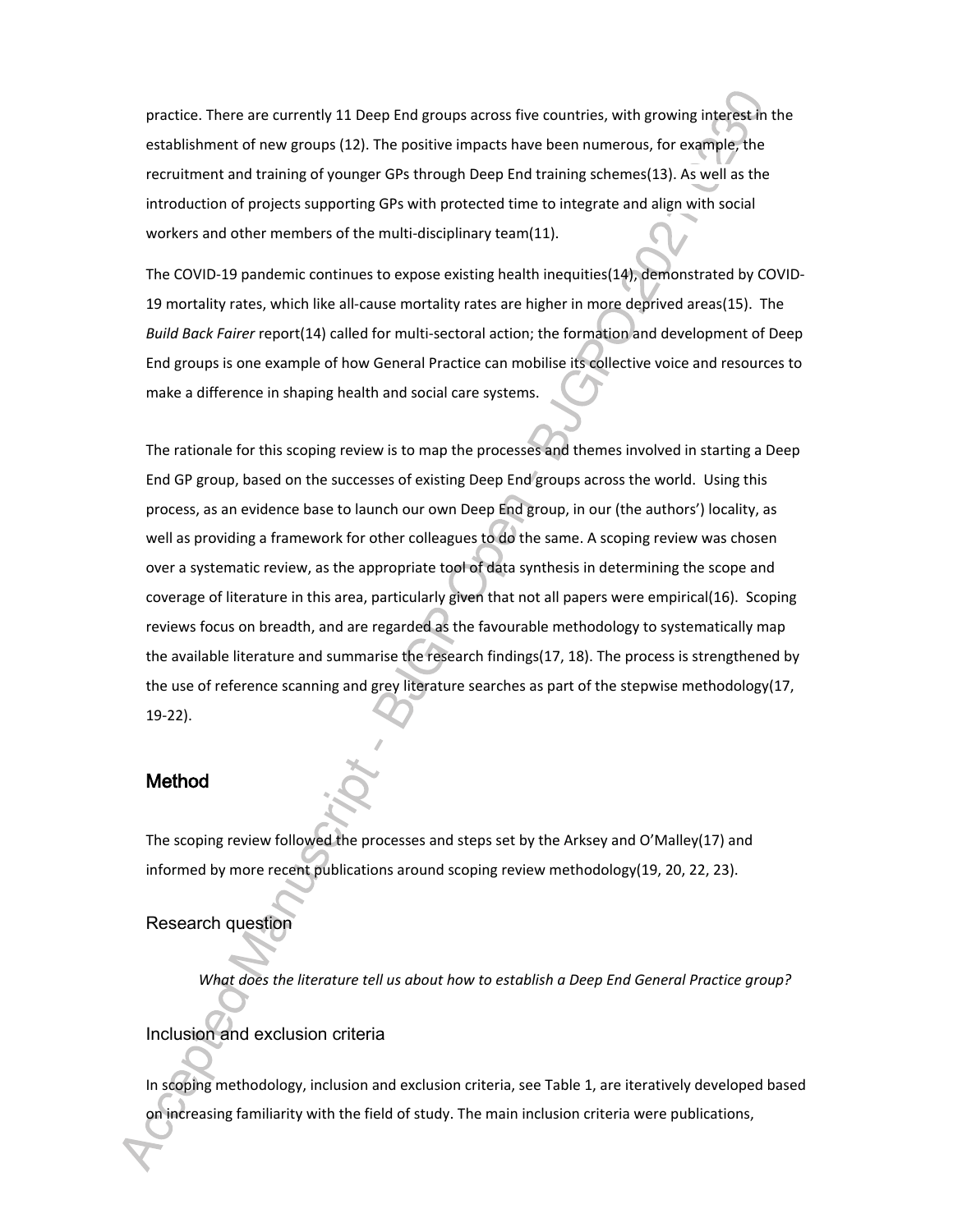including grey literature, since 2009 about Deep End groups across the world in the English language.

#### Search Strategy

MEDLINE, EMBASE, Web of Science and CINAHL databases were selected to locate articles on the scoping review topic. A search strategy combining key terms was developed and used in the database searches with the aid of a librarian. See appendix 1 for the Medline search strategy.

#### Study Selection

Titles and abstracts of all studies and papers were screened by two independent reviewers based on relevance to the scoping review question, initially by title screening, then second level screening of abstracts and finally full text screening. Where differences in selection occurred, this was resolved through discussion. A third reviewer was available to resolve any disputes. Rayyan software(24) was used to manage the study selections.

Reference lists were searched for additional relevant publications. A grey-literature search followed. Each available Deep End group website was reviewed and if an appropriate published report found (including online repositories), it was included. These then underwent abstract and full text screening.

#### Data Extraction

A modified data extraction table, as set out by Joanna Briggs Institute(25), was used for data collection and coding. Key findings that related to the research question were, characterised, summarised, and subsequently assigned coding. See appendix 2.

#### Data Analysis and Presentation

Descriptive thematic analysis was performed, alongside extraction of demographic data, and charted according to Arksey and O'Malley's framework(17). The data has been presented in a descriptive format, that aligned with the objective of establishing future Deep End groups, built of the evidence and success of previous Deep End initiatives.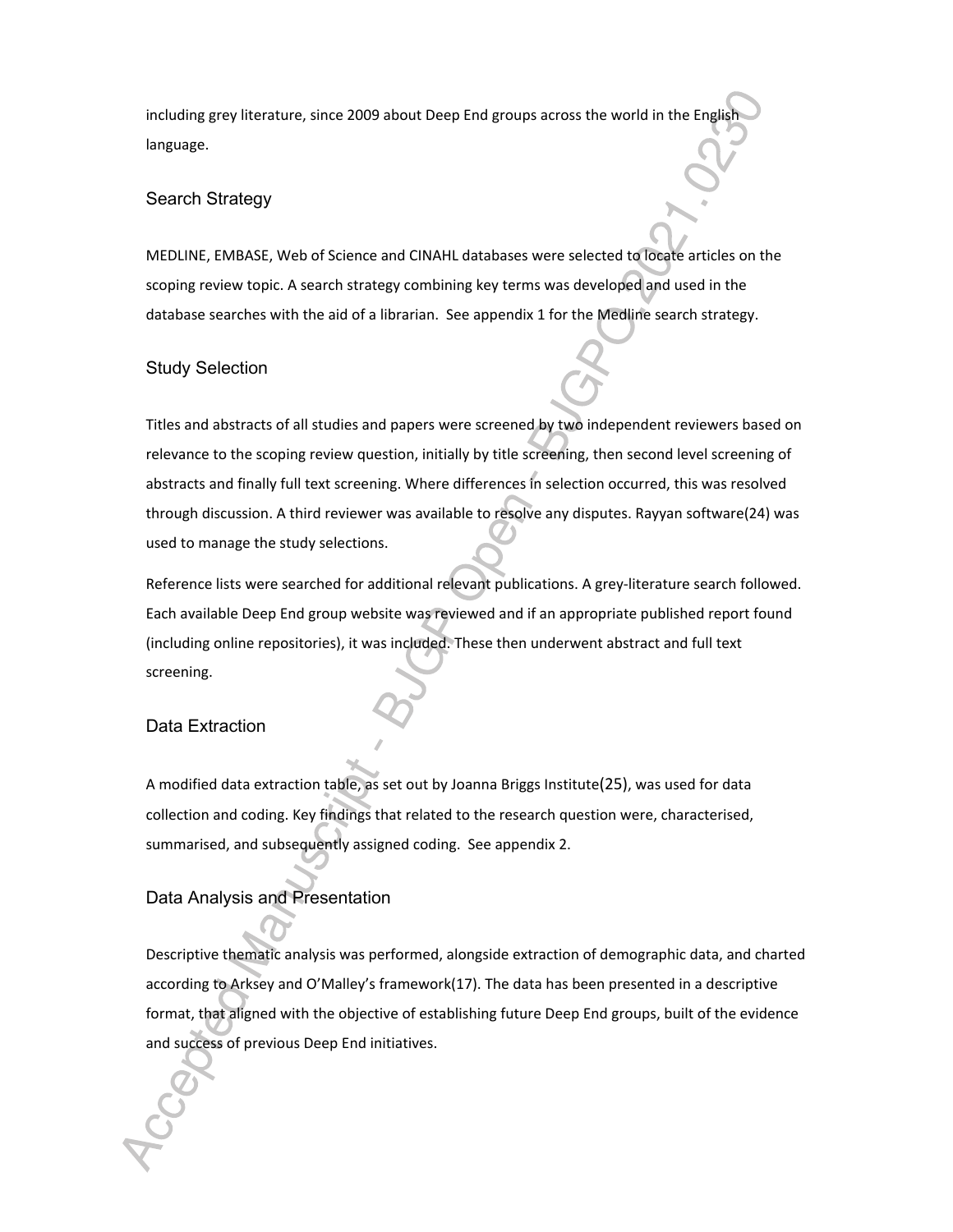#### **Results**

#### Descriptive results

A total of sixteen papers were included in the review. Figure 1 PRISMA Flow Diagram outlines the stages and process to reach these papers.

[Figure 1 - PRIMSA Flow Diagram]

[Table 1: Inclusion and Exclusion Criteria]

The final selection comprised nine peer reviewed journal articles, one book publication, and six reports published outside of peer review journals.

Ten results were authored or co-authored by, Professor Graham Watt of the University of Glasgow, who was central to the instigation of the initial Scottish Deep End Project and the subsequent international Deep End groups. All, except one paper, were published in UK journals with the BJGP publishing seven of nine papers.

The results were published over 11 years since the first Deep End Project commenced in 2009. Peaks were seen in 2012 and 2019 coinciding with increased publication initially around the first Deep End work in 2011-2012, and the subsequent International Deep End bulletins.

Thematic Results

28, 34).

Seven overarching themes emerged when establishing a Deep End group, listed below.

1 – Quantify where the 'Deep End' is.

Quantifying areas of deprivation and the General Practices that serve them, was the initial step identified. Most groups (n=8) used quantitative methods to identify those GPs and patient groups in areas of deprivation, mapping the Deep End(10, 11, 26-33). The commonest modality used, was that of the initial Scottish Deep End project, where the Indices of Multiple Deprivation, were used to rank practices with the highest proportion of patients living in 15% most deprived data zones(10, 11, 27,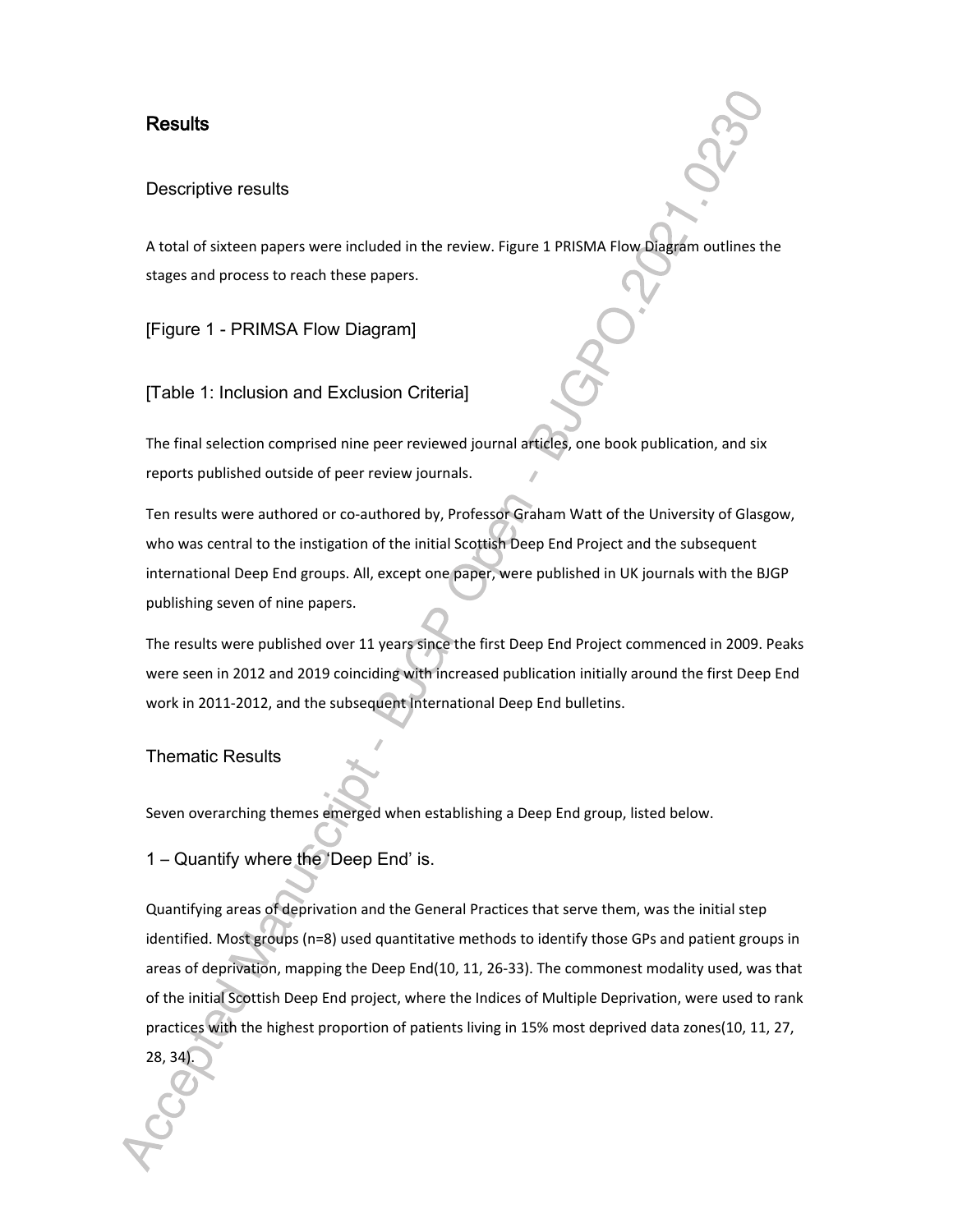Other groups (n=2) used an alternative self-identifying approach, whereby GPs self-identified as working in an area of socio-economic deprivation. This was seen outside of the UK, in Australia and Ireland, due to the difficulty of accessing similar data to that used within the UK National Health Service(11, 35, 36). As it was not possible to follow the example of the Scottish Deep End Project in quantifying practices in areas deprivation.

A third approach also emerged when establishing a Deep End group, which combined both inviting practices identified in mapped areas of quantified deprivation and inviting individuals that selfidentified as working in areas of deprivation(11). This pragmatic third option is an expansion of the original model of quantifying 'blanket deprivation'. To include practices and practitioners working in areas of 'pocket deprivation' to self-identify and join the Deep End projects in their locality. The Scottish Deep End Project acknowledged, the focus on blanket deprivation accounts for 50% of those living in deprivation(27), but misses the other 50% of the population served by none Deep End practices. This third approach minimises that exclusion.

2 – Host an initial meeting where participants establish the group's future objectives.

Once the Deep End had been quantified in a geographical area, all the groups had an initial meeting where the groups' objectives were established through a process of co-design with the attending participants within each group.

The theme of participant co-design and objective setting is seen in all the groups(11, 27-29, 31, 32, 35-37), with the Deep End framework aiming to respect and value GPs working in the deprived communities by "*putting them front and centre with academics and health service personnel acting as consultants in the process*"(38). Specific aims or objectives were not formally drawn up until a first meeting with the GPs who work at the 'Deep End.'

One objective commonly included by Deep End groups was advocacy for both patients and GPs in areas of high need(28, 31, 34, 35, 37, 39).

3 – Secure funding; desirable but not essential.

The funding received when establishing the different Deep End groups varied. The initial Scottish Deep End Project successfully received funding to back-fill 100 locum GPs, providing locum cover allowing practitioners from each of the 100 most deprived practices to be represented, as well as funding for attendance at steering group meetings(11, 27-29).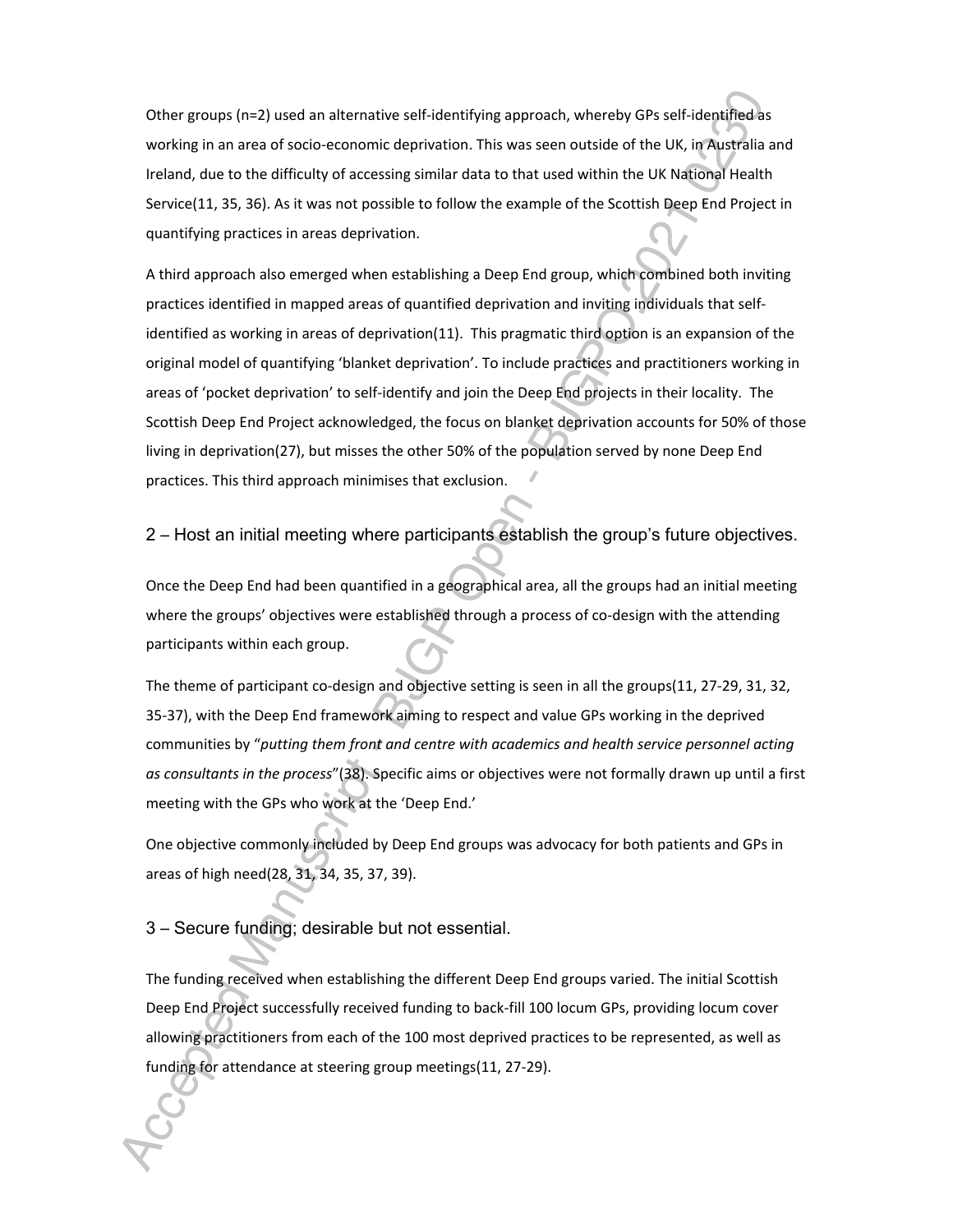Deep End Yorkshire and Humber received initial funding from Health Education England Yorkshire and Humber(31) and later formed a research cluster that has received funding from the NIHR Clinical Research Network(11). The Northeast and North Cumbria (NENC) Deep End group secured funding from the NENC North of England Commissioning Support Unit(30). When establishing the Greater Manchester Deep End, funding was allocated from a charitable trust, with the group sitting within the 'Shared Health Foundation CIC'(11).

The benefits of formal funding were seen through some groups being able to employ a project manager to help coordinate the groups such as the Yorkshire and Humber and Northeast and North Cumbria Deep End groups(30). Securing funding has, however, not been a prerequisite to establishing a Deep End group. The Deep End groups in Canberra and Ireland have been established successfully without any major funding, with GPs attending in their own time(35, 36). The difficulty of this model is it may exclude GPs with significant workloads, working 4-5 days a week from attending. Being more suitable for less than fulltime colleagues, possibly impacting the number and range of practices represented in a funded model(34).

#### 4 – Establish a smaller steering group

A common theme following an initial meeting is the formation of smaller focused working or steering groups. This has enabled the different groups to unite a variety of voices from the 'Deep End'. Enabling ongoing advocacy for General Practice in the most deprived areas, whilst following and being accountable to the agenda and objectives set out by the larger collective meetings. The strength of peer support and regular contact with peers in similar working environments is also a key strength of ongoing productive Deep End groups. Providing common purpose, support and motivation(11, 28, 29, 33, 35, 36, 40). In Scotland, "*the beating heart of the Deep End Project has been its steering group, comprising of 15-20 general practitioners*"(11).

#### 5 – Collaborate with academic General Practice

A strong collaboration between academic and 'frontline' General Practice emerged. The initial Scottish Deep End Project sought to bring together GPs serving the most deprived areas, enabling the practitioner voice to be united(35). Subsequently, at least half, (five out of ten), of the groups are facilitated by academic GP colleagues based in universities(11, 28, 36).

The connection with academic General Practice supports evidence gathering, inspired by issues and experiences raised by frontline Deep End colleagues. As well as, academically rigorous evaluations of interventions and pilots that have been undertaken(11, 31, 32).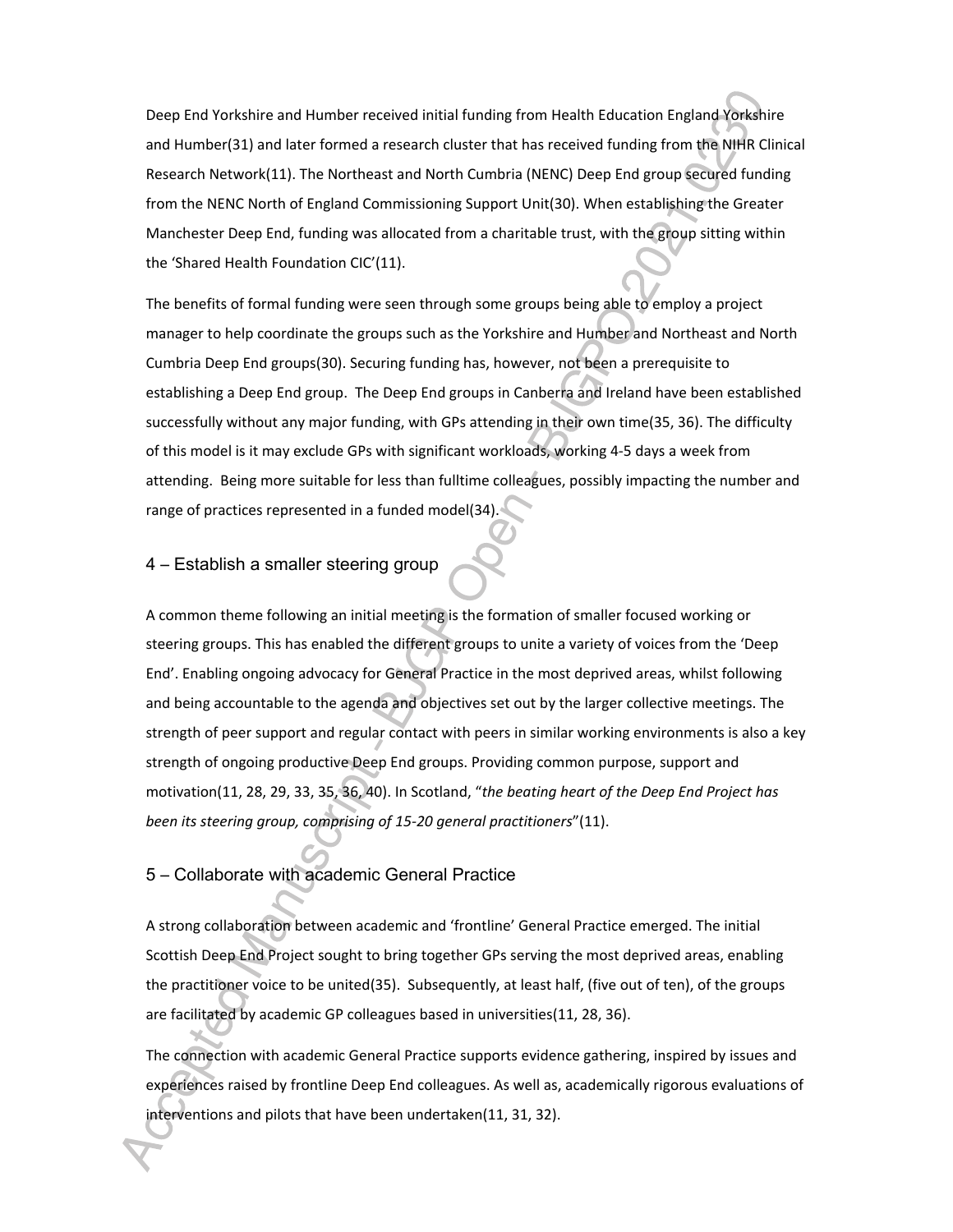#### 6 – Decide on membership eligibility

The results showed a mixed approach to those recruited and included within the different Deep End groups, with all groups being initially established and led by GPs. Most groups started exclusively with General Practitioners, as seen in Scotland(10, 27, 34), Ireland(36), North & West London(32) and Canberra(35). This, however, has evolved to include other allied primary care colleagues within primary care and General Practice teams, including frontline GPs, nurses, practice managers, researchers, educators, medical students and public health colleagues(11, 31, 33).

#### 7 – Adopt a Deep End Logo

Deep End groups have adopted a similar logo initially inspired by the Scottish Deep End Project, see figure 2(11, 28, 35). It demonstrates, in pictorial form, the realities of life and work at the Deep End, with it being harder for patients and practitioners to keep their metaphorical heads above water as deprivation and associated need deepens. It is a uniting aspect of all the individual groups as they merge to become a collective voice of the international network for General Practice at the 'Deep End' of deprivation.

#### [Figure 2 – Deep End Scotland Logo] (26)

#### **Discussion**

#### **Summary**

The scoping methodology on *how to establish a Deep End General Practice group* mapped the first step of quantifying and defining the Deep End of General Practice for a geographical area. Ideally using a quantitative approach, then inviting representatives of Practices in the most deprived areas. However, where this is not possible GPs have successfully established groups by inviting selfidentified Deep End colleagues.

Early participant co-design and objective setting, led by the practitioners who work in high need, high deprivation areas, is key to establishing a successful Deep End group. To not only gather momentum, but that ultimately achieve the aims it specifically sets out. Deep End groups built with an academic General Practice partnership have benefited in developing a strong evidence base of the issues faced and reviewing the successes of piloted solutions. In turn, this has strengthened the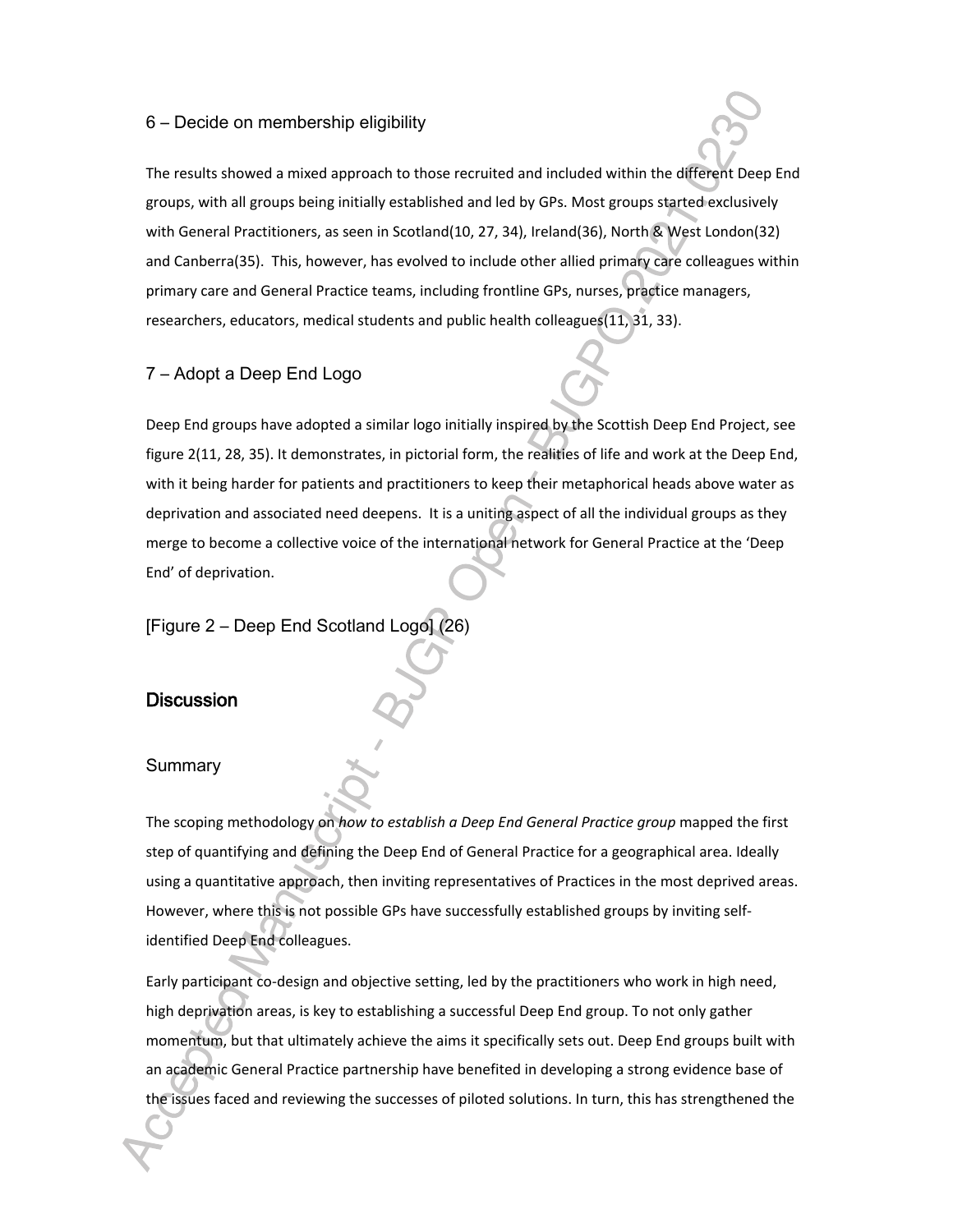advocacy and voice of practitioners working at the 'Deep End'. Funding and allied healthcare involvement are beneficial, but not a requisite to a successful and impactful group.

For colleagues interested in embarking on this journey, visiting the Scottish Deep End Project website, is essential reading. In particular, reviewing the work of the different groups within the International Deep End reports. Colleagues wanting to express their interest in starting a group are encouraged to use the contact details found on the Scottish Deep End Project website(41).

#### Strengths and limitations

This scoping review is timely in the shadow of 50 years of the 'Inverse Care Law'(9) and as healthcare systems being to reflect on the impact of the COVID-19 pandemic on society, especially the high mortality rate among people living in the most socioeconomically deprived areas(14, 15). As measures to address health inequalities and inequities are considered, the initiative and impact of Deep End groups, uniting General Practice will be increasingly important.

The low number of papers in the search limits the extent and impact outside of a Deep End framework or initiative. It may be that other initiatives or projects, that bring GPs in the most deprived areas together, have not been included. The review also focused on formation and establishment of a Deep End group rather than the impact and successes of individual groups.

Scoping methodology is different from systemic review methodology. In focusing on breadth, it allows a map of existing literature to be created and gaps identified. It also allows for the inclusion of multiple types of data without a quality assessment. While no formal synthesis akin to meta-analysis is part of a scoping review, some degree of synthesis was undertaken in descriptive thematic analysis. A systemic review may sometimes be an appropriate follow up to a scoping study, but we feel this is less value given that the majority papers (n=11) were not empirical.

### Comparison with existing literature

There has been a plethora of innovation and practice changing interventions published by Deep End groups since 2009. As of December 2021, 11 Deep End groups have been established(12), these groups are modelled on previous well-established groups. This review brings together and syntheses the approaches taken in establishing a General Practice Deep End group, aiming to provide a framework for other interested colleagues across the UK and further afield looking for a pragmatic approach to address the health inequalities they see in daily practice.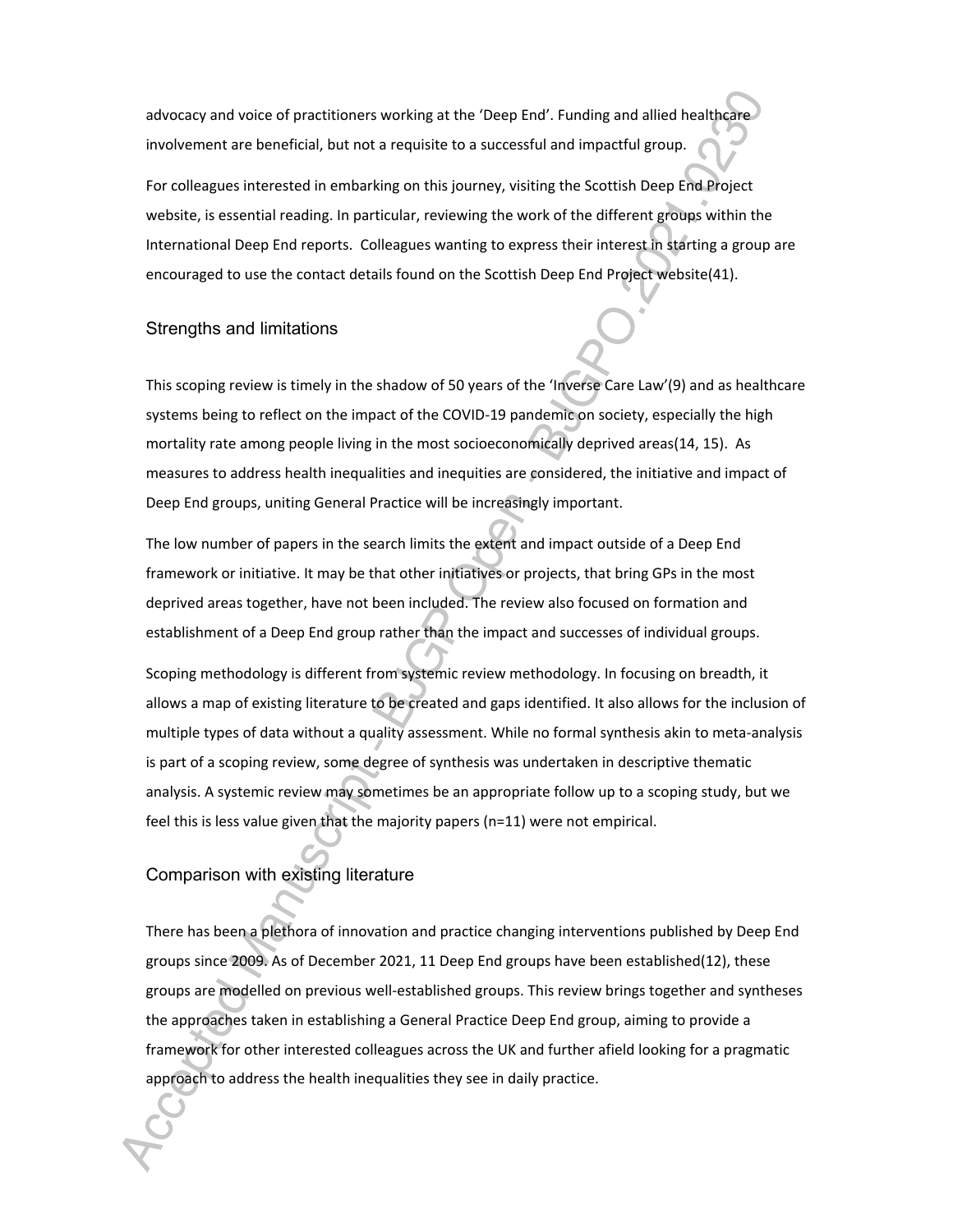#### Implications for research and practice

This paper set out to establish how to create a GP network based on the Deep End model, as a tool to improve General Practice and the health outcomes in high need areas. The key steps identified start with quantifying patients and practices in areas of deprivation. Establishing locally specific, GP inspired, objectives at an initial meeting. Introduce regular steering groups meetings with close collaboration between academic and frontline General Practice, as well as the wider multidisciplinary team, and finally adopting a local Deep End Logo.

#### Funding

Daniel Butler was funded by Northern Ireland Research and Development through their support of the General Practice Academic and Research Training Scheme.

#### Ethical approval

This was a scoping review of existing published literature and ethical approval was not required.

#### Acknowledgements

The authors would like to thank Richard Fallis, Queen's University Belfast librarian, for their support in devising the search strategy and running the search.

### Competing Interests

Accepted Manu

No conflicts of interest to declare.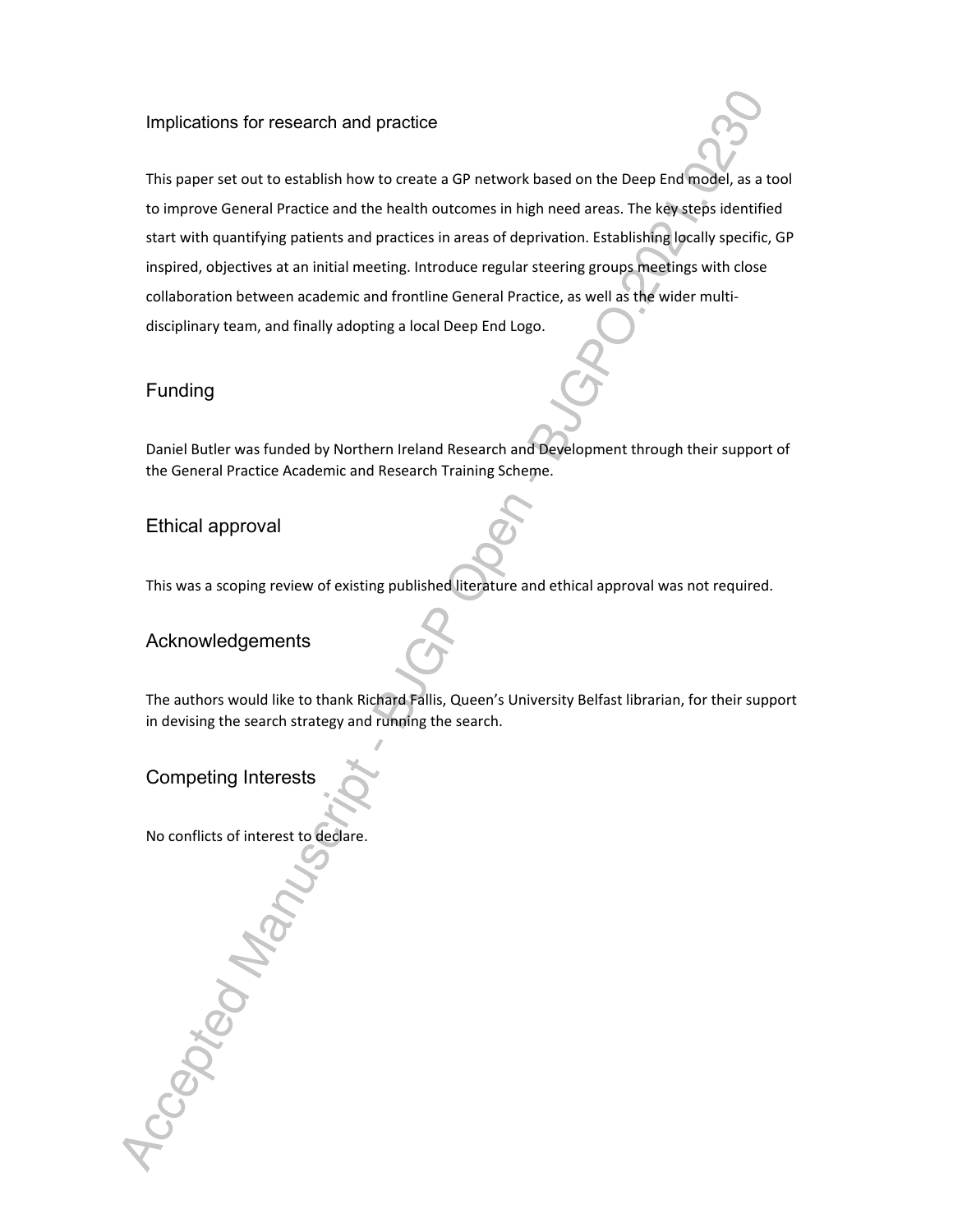#### References

1. McLean G, Guthrie B, Mercer SW, Watt GC. General practice funding underpins the persistence of the inverse care law: cross-sectional study in Scotland. Br J Gen Pract. 2015;65(641):e799-805.

2. Rogans-Watson R, Shulman C, Lewer D, Armstrong M, Hudson B. Premature frailty, geriatric conditions and multimorbidity among people experiencing homelessness: a cross-sectional observational study in a London hostel. Housing, Care and Support. 2020. https://www.emerald.com/insight/content/doi/10.1108/HCS-05-2020-0007/full/html [accessed 22/02/22]

3. Aldridge RW, Story A, Hwang SW, et al. Morbidity and mortality in homeless individuals, prisoners, sex workers, and individuals with substance use disorders in high-income countries: a systematic review and meta-analysis. Lancet. 2018;391(10117):241-50.

4. Barnett K, Mercer SW, Norbury M, et al. Epidemiology of multimorbidity and implications for health care, research, and medical education: a cross-sectional study. Lancet. 2012;380(9836):37-43.

5. Stafford M SA, Thorlby R, Fisher R, et al. Briefing: Understanding the health care needs of people with multiple health conditions The Health Foundation2018 [Available from: https://www.health.org.uk/publications/understanding-the-health-care-needs-of-people-withmultiple-health-conditions. [accessed 16/12/21]

6. Cassell A, Edwards D, Harshfield A, et al. The epidemiology of multimorbidity in primary care: a retrospective cohort study. Br J Gen Pract. 2018;68(669):e245-e51.

7. Mercer SW, Watt GC. The inverse care law: clinical primary care encounters in deprived and affluent areas of Scotland. Ann Fam Med. 2007;5(6):503-10.

8. Fisher R DP, Asaria M, Thorlby R. Level or not? : The Health Foundation; 2020 [Available from: https://www.health.org.uk/publications/reports/level-or-not. [accessed 16/12/21]

9. Hart JT. The inverse care law. Lancet. 1971;1(7696):405-12.

10. Alaxander P, Budd J, Sambale P, Watt G. General Practitioners at the Deep End. Final report of a special meeting held on 16 September 2009 at Erskine Bridge Hotel. Deep End Project - University of Glasgow; 2009. https://www.gla.ac.uk/media/Media\_430491\_smxx.pdf [accessed 16/12/21]

11. Watt G. The Exceptional Potential of General Practice: CRC Press; 2019.

12. Deep End Project. Deep End International Bulletin No 6. University of Glasgow; 2021. https://www.gla.ac.uk/researchinstitutes/healthwellbeing/research/generalpractice/deepend/inter national/ [accessed 16/12/21]

13. Blane DN, Sambale P, Williamson AE, Watt GC. A change model for GPs serving deprived areas. Ann Fam Med. 2017;15(3):277.

14. Michael Marmot JA, Peter Goldblatt, Eleanor Herd, Joana Morrison. Build Back Fairer: The COVID-19 Marmot Review. The Pandemic, Socioeconomic and Health Inequalities in England.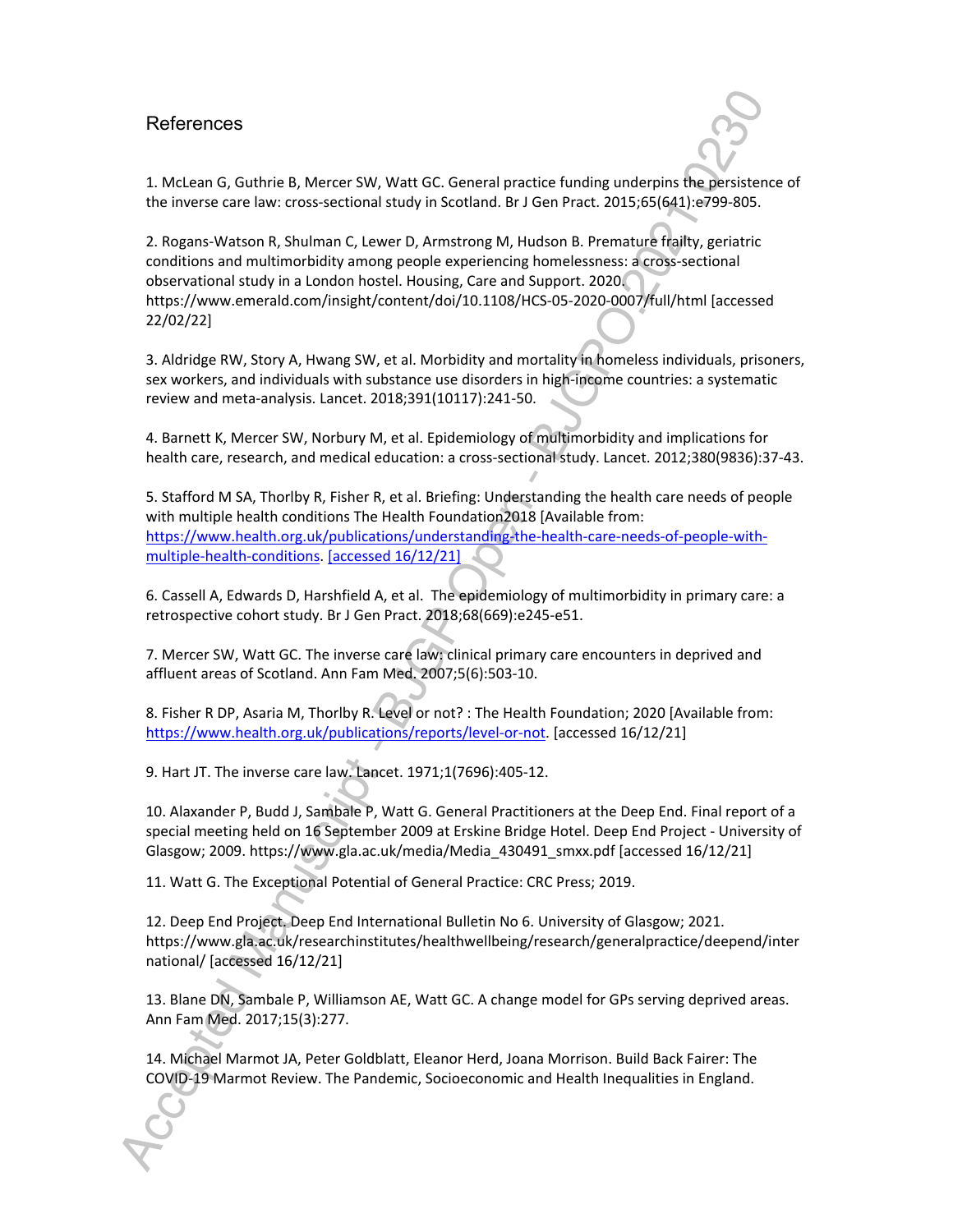London: Institute of Health Equity; 2020. https://www.health.org.uk/publications/build-back-fairerthe-covid-19-marmot-review [accessed 22/02/22]

15. Marmot M, Allen J. COVID-19: exposing and amplifying inequalities. J Epidemiol Community Health. 2020;74(9):681-2.

16. Munn Z, Peters MD, Stern C, et al. Systematic review or scoping review? Guidance for authors when choosing between a systematic or scoping review approach. BMC Med Res methodol. 2018;18(1):1-7.

17. Arksey H, O'Malley L. Scoping studies: towards a methodological framework. Int J Soc Res Methodol. 2005;8(1):19-32.

18. Grimshaw J. A Guide to Knowledge Synthesis Canadian Institutes of Health Research [Available from: https://cihr-irsc.gc.ca/e/41382.html. [accessed 16/12/21]

19. Khalil H, Peters M, Godfrey CM, et al. An Evidence-Based Approach to Scoping Reviews. Worldviews Evid Based Nurs. 2016;13(2):118-23.

20. Peters MD, Godfrey CM, Khalil H, et al. Guidance for conducting systematic scoping reviews. Int J Evid Based Healthc. 2015;13(3):141-6.

21. Peters MDJ, Marnie C, Tricco AC, et al. Updated methodological guidance for the conduct of scoping reviews. JBI Evid Implement. 2021;19(1):3-10.

22. Tricco AC, Lillie E, Zarin W, et al. A scoping review on the conduct and reporting of scoping reviews. BMC Med Res Methodol. 2016;16:15.

23. Peters MD. Managing and Coding References for Systematic Reviews and Scoping Reviews in EndNote. Med Ref Serv Q. 2017;36(1):19-31.

24. Ouzzani M, Hammady H, Fedorowicz Z, Elmagarmid A. Rayyan-a web and mobile app for systematic reviews. Syst Rev. 2016;5(1):210.

25. Peters MDJ, Marnie C, Tricco AC, et al. Updated methodological guidance for the conduct of scoping reviews. JBI Evid Synth. 2020;18(10):2119-26.

26. Watt G. Developing a Deep End Project. University of Glasgow - Scottish Deep End Project: University of Glasgow; 2019. https://www.gla.ac.uk/media/Media\_641186\_smxx.pdf [accessed 16/12/21]

27. Watt G, Deep End Steering G. GPs at the deep end. Br J Gen Pract. 2011;61(582):66-7.

28. Watt G. Developing a Deep End Project. University of Glasgow - Scottish Deep End Project: University of Glasgow; 2019. https://www.gla.ac.uk/media/Media\_641186\_smxx.pdf [accessed  $16/12/21$ 

29. Watt G, Brown G, Budd J, et al. General Practitioners at the Deep End: The experience and views of general practitioners working in the most severely deprived areas of Scotland. Occas Pap R Coll Gen Pract. 2012(89):i-40.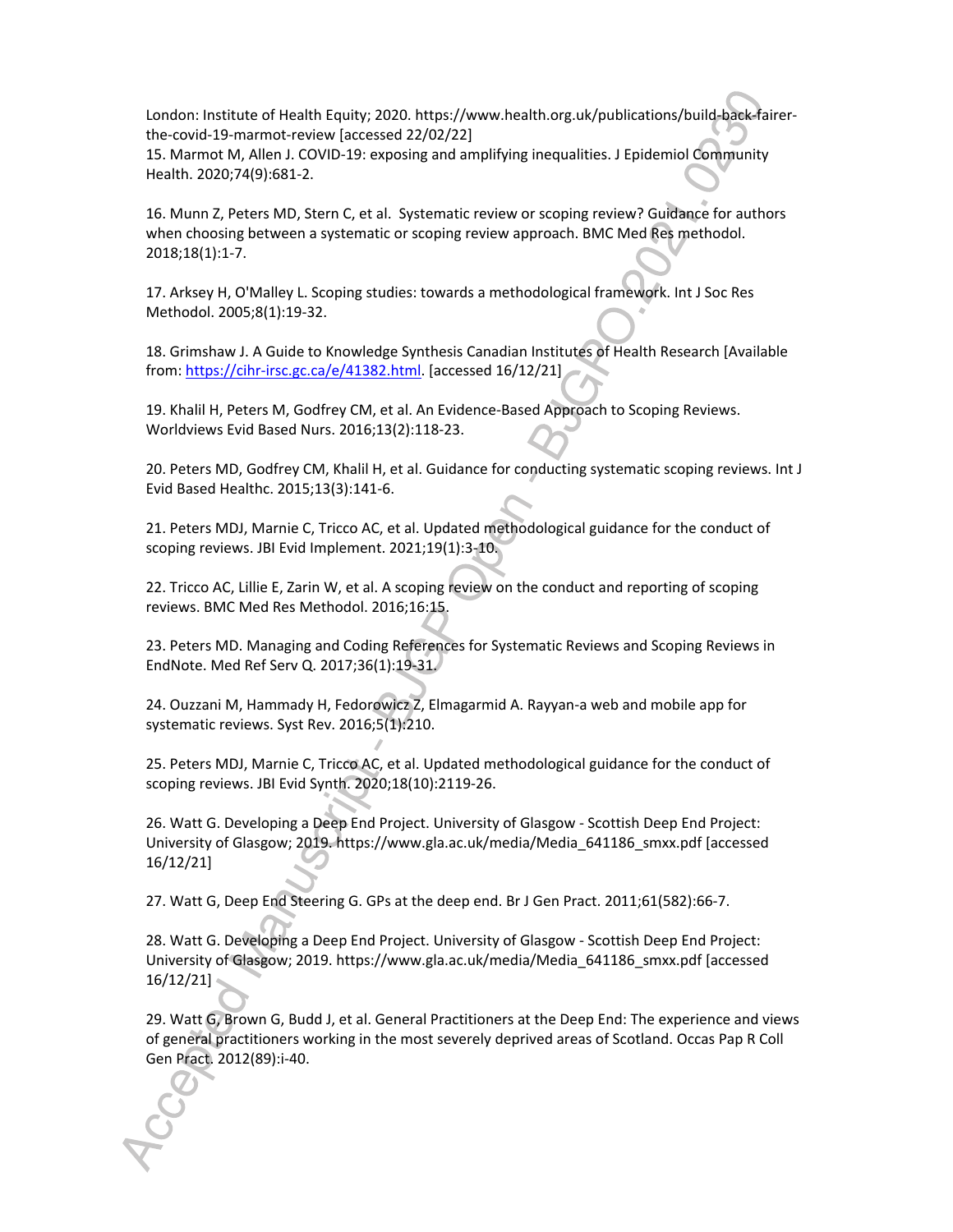30. Deep End Project. Deep End International Bulletin No 3. University of Glasgow; 2020. https://www.gla.ac.uk/researchinstitutes/healthwellbeing/research/generalpractice/deepend/inter national/ [accessed 16/12/21]

31. Walton L, Ratcliffe T, Jackson BE, Patterson D. Mining for Deep End GPs: A group forged with steel in Yorkshire and Humber. Br J Gen Pract. 2017;67(654):36-7.

32. Deep End Project. Deep End International Bulletin No 2. University of Glasgow; 2019. https://www.gla.ac.uk/researchinstitutes/healthwellbeing/research/generalpractice/deepend/inter national/ [accessed 16/12/21]

33. Deep End Project. Deep End International Bulletin No 4. 2020. https://www.gla.ac.uk/researchinstitutes/healthwellbeing/research/generalpractice/deepend/inter national/ [accessed 16/12/21]

34. Watt G. Reflections at the deep end. Br J Gen Pract. 2012;62(594):6-7.

35. Sturgiss E, Tait P, Douglas K, Chew JI, Baglow S, Watt G. GPs at the Deep End Identifying and addressing social disadvantage wherever it lies. Australian Journal of General Practice. 2019;48(11):811-3.

36. Smith S, O'Donnell P. Deep End Ireland Report 2017. Deep End Ireland; 2017. http://deepend.ie/wp-content/uploads/2017/09/Deep-end-Report.pdf [accessed 16/12/21]

37. Blane D, Watt G. Altogether now? Austerity at the Deep End. Br J Gen Pract. 2012;62(600):374-5.

38. Frey J. General practitioners at the deep end: the experience and views of general practitioners working in the most severely deprived areas of Scotland. Br J Gen Pract. 2012;62(600):373.

39. Watt G. Patient encounters in very deprived areas. Br J Gen Pract. 2011;61(583):146.

40. Steen R, Walton E, Patterson D. Jumping in at the Deep End: supporting young GPs working in deprivation. Br J Gen Pract. 2020;70(692):132-3.

41. Scottish Deep End Project. Contact Us Webpage. University of Glasgow [Available from: https://www.gla.ac.uk/researchinstitutes/healthwellbeing/research/generalpractice/deepend/conta ct/ [accessed 5/4/22]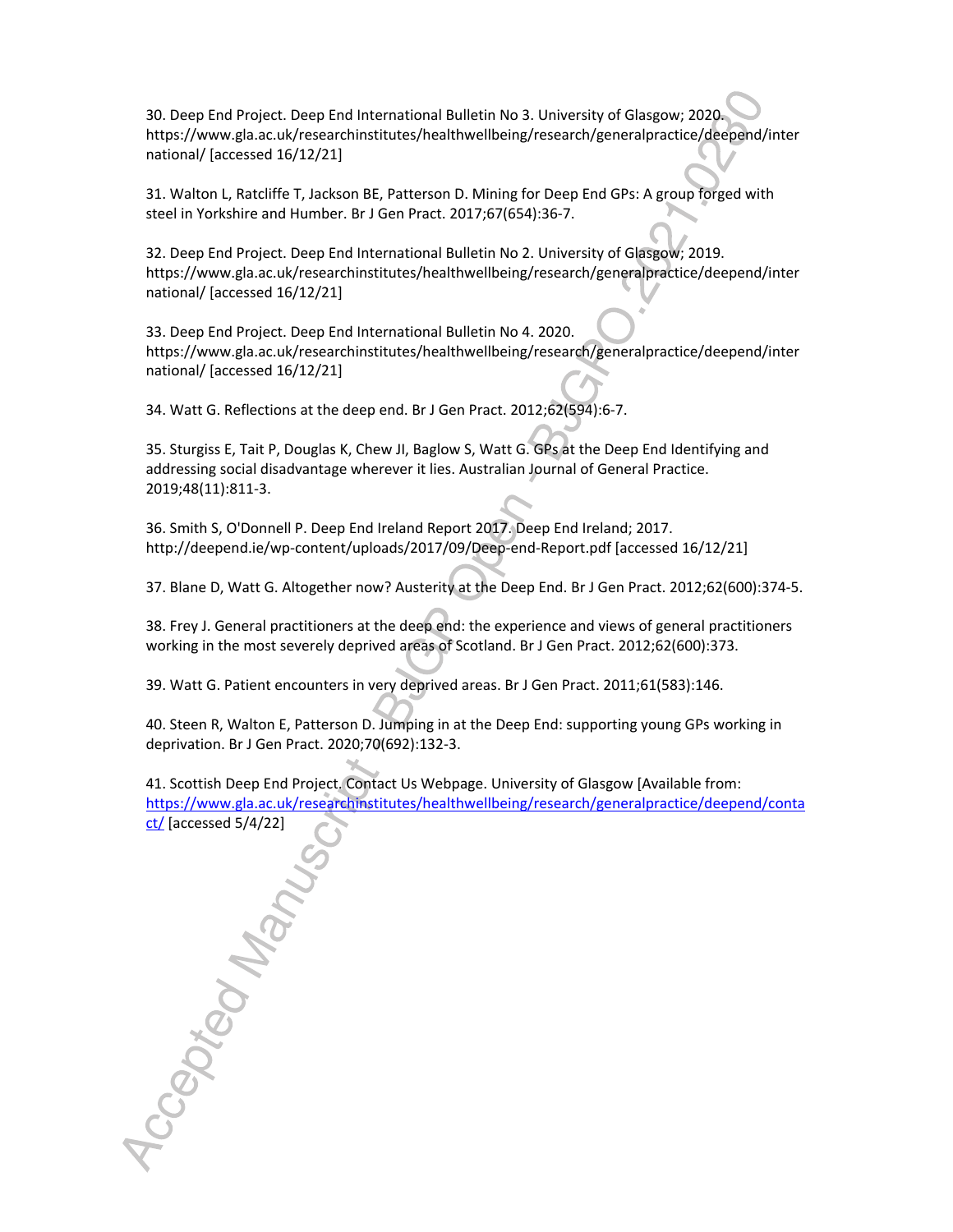